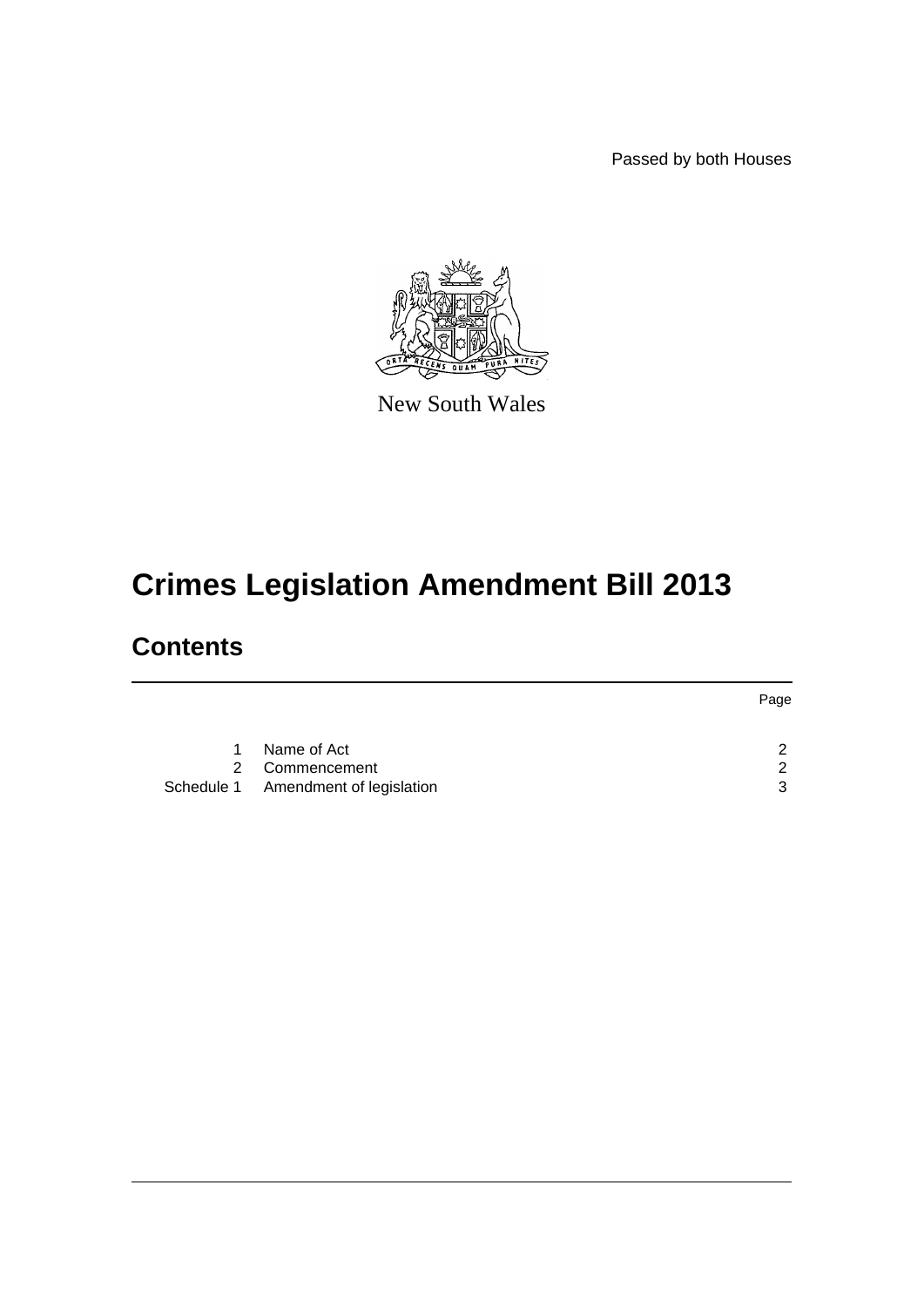*I certify that this public bill, which originated in the Legislative Assembly, has finally passed the Legislative Council and the Legislative Assembly of New South Wales.*

> *Clerk of the Legislative Assembly. Legislative Assembly, Sydney, , 2013*



New South Wales

# **Crimes Legislation Amendment Bill 2013**

Act No , 2013

An Act to make miscellaneous amendments to various Acts with respect to criminal offences and procedure; and for other purposes.

*I have examined this bill and find it to correspond in all respects with the bill as finally passed by both Houses.*

*Assistant Speaker of the Legislative Assembly.*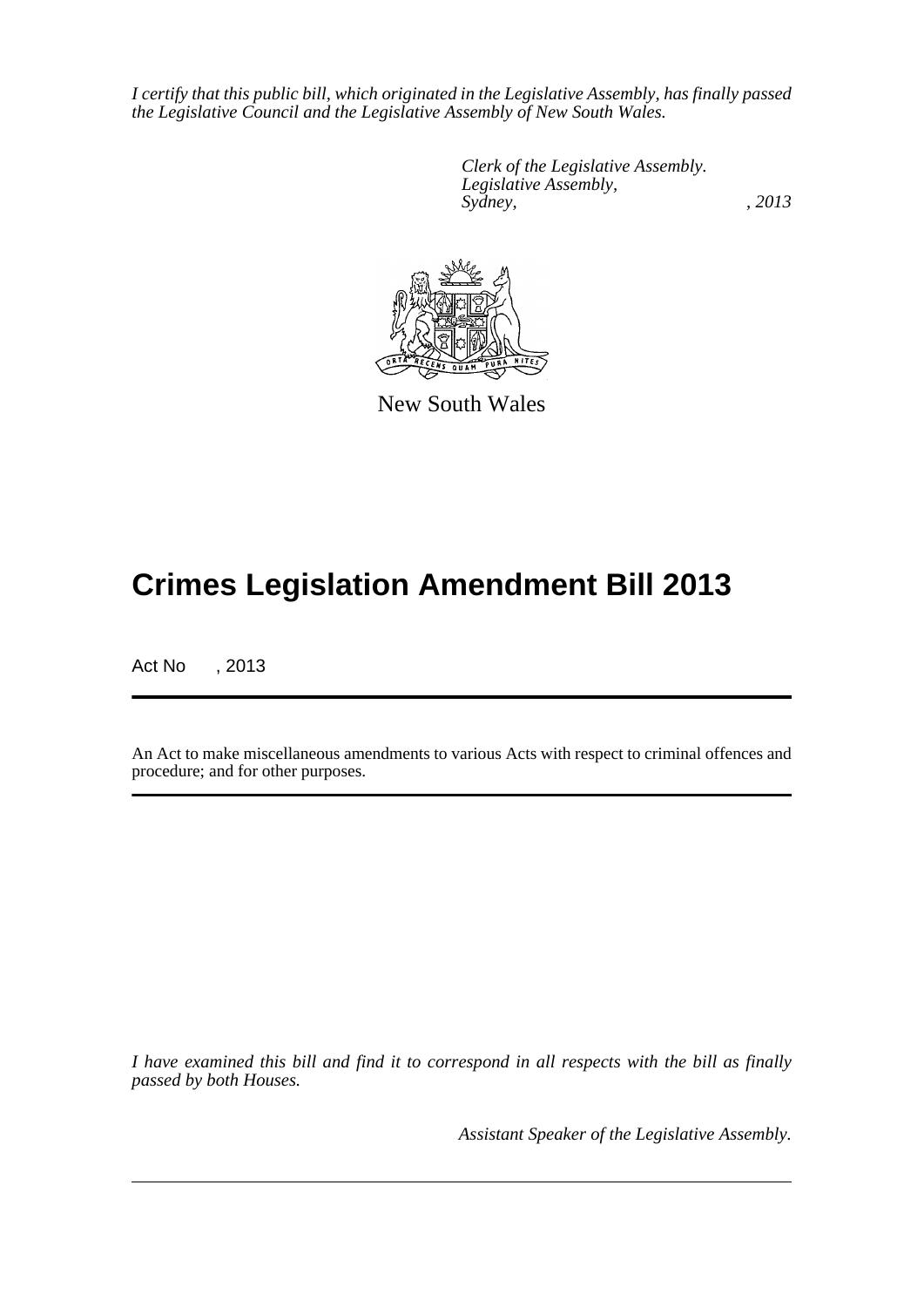### <span id="page-2-0"></span>**The Legislature of New South Wales enacts:**

#### **1 Name of Act**

This Act is the *Crimes Legislation Amendment Act 2013*.

#### <span id="page-2-1"></span>**2 Commencement**

This Act commences on the date of assent to this Act.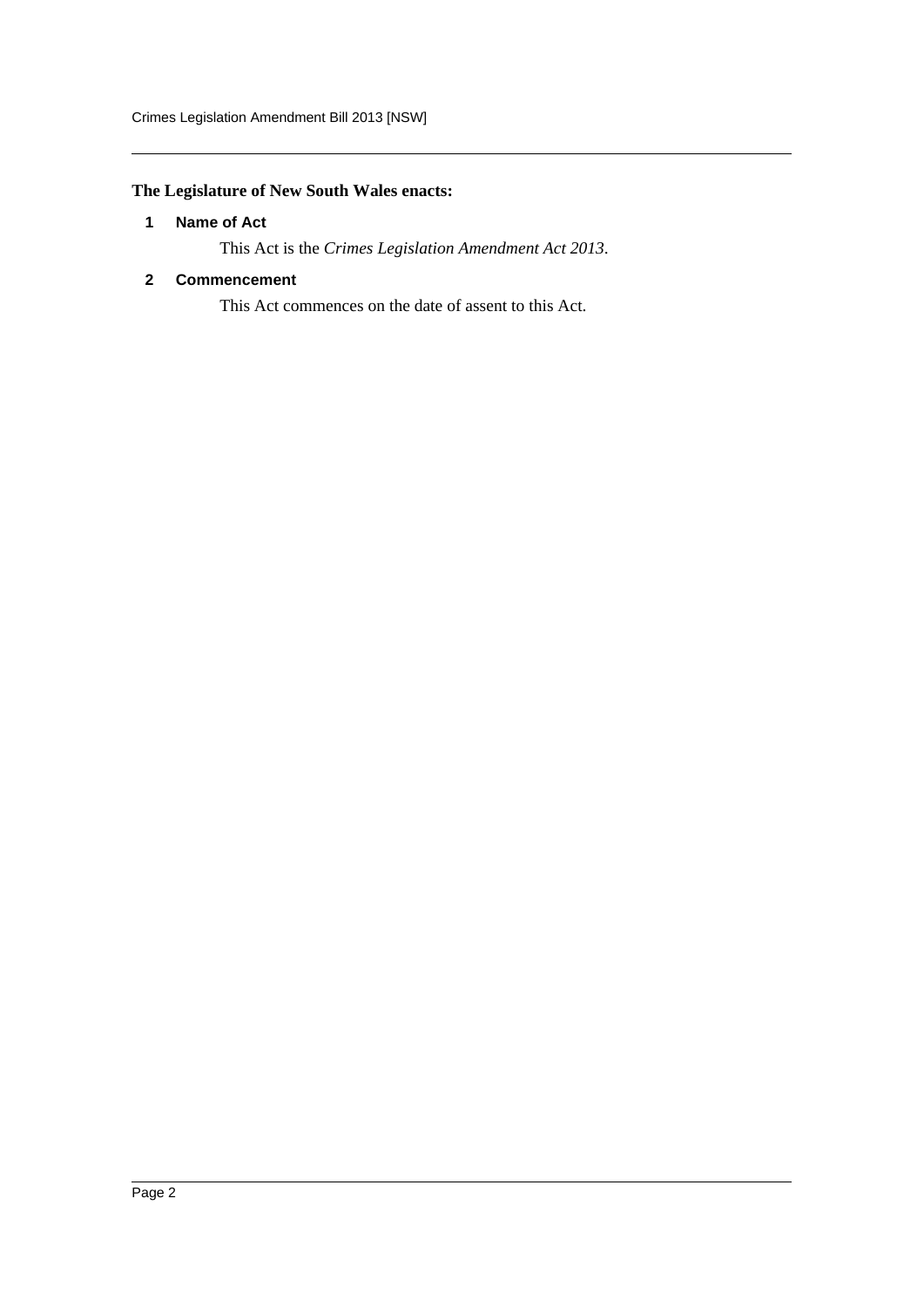## <span id="page-3-0"></span>**Schedule 1 Amendment of legislation**

### **1.1 Bail Act 1978 No 161**

#### **Section 44 Power of authorised justices, magistrates and certain courts to review**

Omit section 44 (2). Insert instead:

- (2) Except as prescribed by the regulations and subject to this Division, a magistrate may review any decision made in relation to bail by:
	- (a) any authorised officer, magistrate (including the reviewing magistrate) or authorised justice, or
	- (b) the President of the Children's Court, exercising the jurisdiction of the Children's Court.

#### **1.2 Crimes Act 1900 No 40**

#### **Schedule 11 Savings and transitional provisions**

Omit "2 years" from clause 71 (1). Insert instead "3 years".

### **1.3 Crimes (Forensic Procedures) Act 2000 No 59**

# **[1] Section 21 Making and recording senior police officer's order**

Insert "senior" after "speak to the" in section 21 (2).

#### **[2] Section 26 Application for order**

Omit "out, and" from section 26 (2) (c). Insert instead "out.".

#### **[3] Section 26 (2) (d)**

Omit the paragraph.

#### **[4] Section 30 Procedure at hearing of application for order**

Omit section 30 (1). Insert instead:

(1) An order may be made in the presence of the suspect concerned or, at the discretion of the Magistrate, ex parte.

#### **[5] Section 30 (2) (a)**

Insert "if the suspect is present" after "present".

#### **[6] Section 30 (4)**

Insert ", if present at the hearing," after "the suspect".

### **1.4 Crimes (High Risk Offenders) Act 2006 No 7**

#### **[1] Section 25 Provision of certain information to Attorney General**

Insert after section 25 (2):

(2A) The Attorney General may request a court to provide to the Attorney General any document, report or other information held by the court that relates to the behaviour, or physical or mental condition, of any offender.